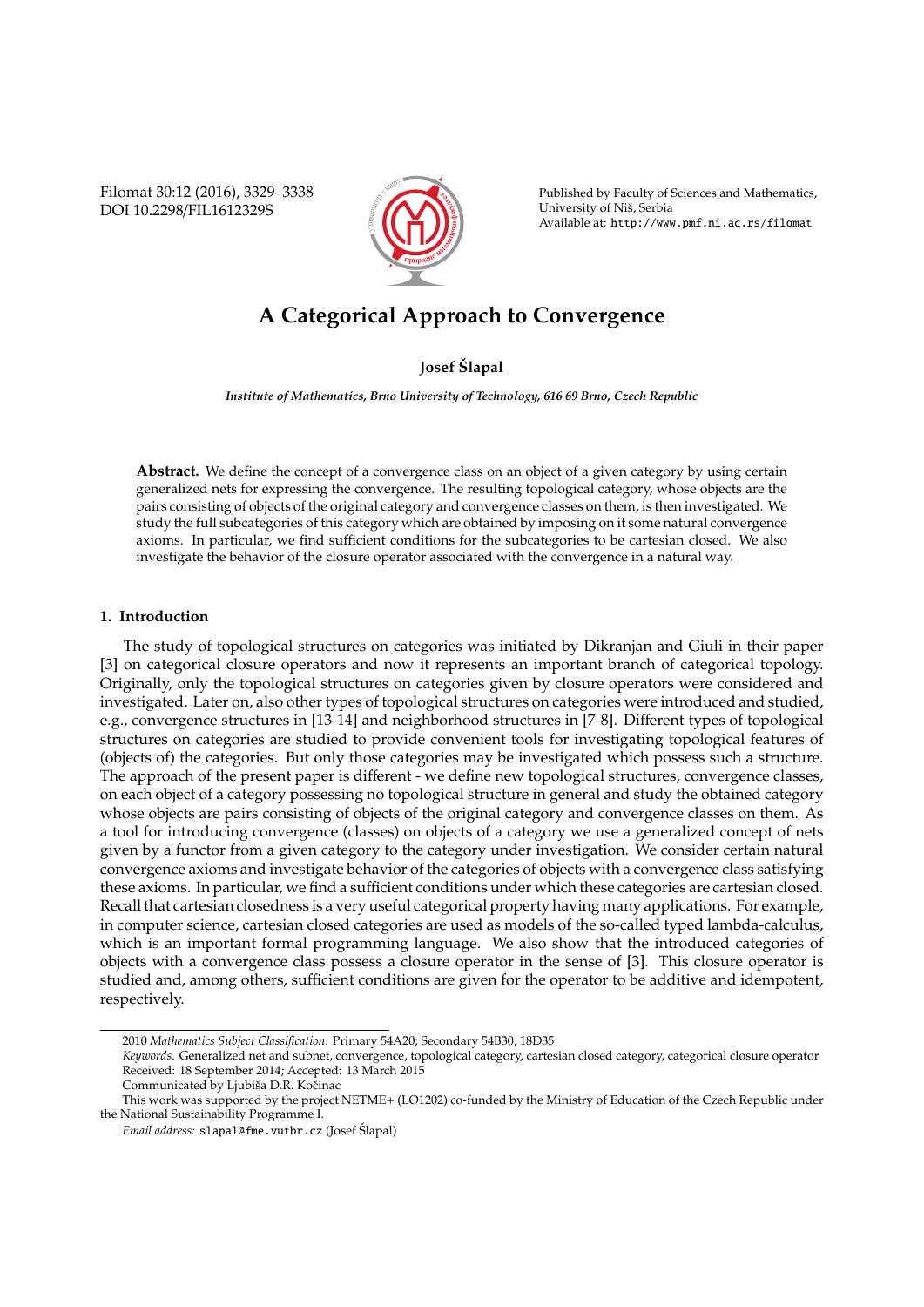#### **2. Generalized-Net Convergence**

For the categorical terminology used see [1]. Throughout the paper, S and K will be non-empty categories and  $\mathcal{F}: \mathcal{S} \to \mathcal{K}$  a functor. For each K-object *K*, we denote by  $(\mathcal{F} \downarrow K)$  the comma category of objects  $\mathcal{F}$ -over *K*, i.e., the category with objects all pairs  $\langle S, f \rangle$ , where *S* is an *S*-object and  $f : \mathcal{F}S \to K$  is a K-morphism, and with morphisms  $h : \langle S, f \rangle \to \langle T, g \rangle$  those S-morphisms  $h : S \to T$  satisfying  $g \circ \mathcal{F} h = f$ .

**Definition 2.1.** Objects of the category  $(F \downarrow K)$  will be called F-nets in *K*. Given a pair  $\langle S, f \rangle$ ,  $\langle T, q \rangle$  of F-nets in *K*,  $\langle S, f \rangle$  is said to be a *subset* of  $\langle T, g \rangle$  if there is an  $(\mathcal{F} \downarrow K)$ -morphism  $h : \langle S, f \rangle \rightarrow \langle T, g \rangle$ .

**Example 2.2.** (1) Let  $\alpha > 0$  be an ordinal, let  $\underline{\alpha}$  be the construct whose only object is  $\alpha$  and whose morphisms are isotone injections of  $\alpha$  into itself, and let  $\mathcal{F} : \alpha \to \mathcal{S}et$  be the forgetful functor. Then  $\mathcal{F}$ -nets in a set *X* and their subnets are precisely the sequences of type  $\alpha$  in *X* and their subsequences. For  $\alpha = \omega$  we get the usual sequences and subsequences.

(2) Let *Dir* be the construct of directed sets and cofinal maps and let  $\mathcal{F}: Dir \to Set$  be the forgetful functor. Then  $\mathcal F$ -nets in a set *X* and their subnets are precisely the usual nets in *X* and their subnets - see [9].

(3) Let *Set*<sup>+</sup> be the construct of nonempty sets and let  $\mathcal{F}: Set^+ \to Set^+$  be the identity functor. If  $\langle S, f \rangle$ and  $\langle T, q \rangle$  is a pair of *F*-nets in a set *X*, then  $\langle S, f \rangle$  is a subnet of  $\langle T, q \rangle$  if and only if  $f(S) \subseteq g(T)$ .

(4) Let S be a non-empty construct and  $\mathcal{F}: \mathcal{S} \to \mathcal{S}et$  the forgetful functor. The  $\mathcal{F}$ -nets in a set X and their subnets coincide with S-nets in *X* and their subnets introduced in [11] and studied also in [12].

(5) Let *HComp* be the construct of compact Hausdorff topological spaces and let  $\mathcal{F}$  : *HComp*  $\rightarrow$  *Set* be the forgetful functor. A quasi-topology [15] on a set *X* is nothing but a collection  $(Q(S, X))_{S \in HComp}$  where, for each  $HComp\text{-object } S, Q(S, X)$  is a set of  $\mathcal F\text{-nets } \langle S, f \rangle$  in  $X$  satisfying some given axioms.

From now on, we assume that  $K$  has terminal objects and for each  $K$ -object  $K$  we denote by  $\tilde{K}$  the class of all points of *K*, i.e., *K*-morphisms  $I_K \to K$  where  $I_K$  is a terminal object of  $K$ . (If  $x : I_K \to K$  and  $x' : I_K' \to K$ are points with  $x' \circ t = x$  where  $t : I_{\mathcal{K}} \to I'_{\mathcal{K}}$  is the unique isomorphism, then we write  $x \cong x'$  and regard  $x$ and  $x'$  as identical.)

Now, let *K* be a *K*-object and  $\pi \subseteq Obj(\mathcal{F} \downarrow K) \times \tilde{K}$  a subclass. Instead of  $(\langle S, f \rangle, x) \in \pi$ , we will write  $\langle S, f \rangle \stackrel{\pi}{\to} x$  and say that  $\langle S, f \rangle$  *converges* to *x* with respect to  $\pi$ . Analogously, for any  $\langle S, f \rangle \in Obj(\mathcal{F} \downarrow K)$  and any  $x \in \tilde{K}$ , instead of  $(\langle S, f \rangle, x) \notin \pi$ , we will write  $\langle S, f \rangle \stackrel{\pi}{\to} x$  (and say that  $\langle S, f \rangle$  does not converge to *x* with respect to π). The class π is called a *convergence class* on *K*.

Let *K*, *L* be *K*-objects and let  $\pi$  and  $\rho$  be convergence classes on *K* and *L*, respectively. A *K*-morphism  $\varphi: K \to L$  is said to be *continuous* (w.r.t.  $\pi$  and  $\rho$ ) if  $\langle S, f \rangle \stackrel{\pi}{\to} x$  implies  $\langle S, \varphi \circ f \rangle \stackrel{\rho}{\to} \varphi \circ x$ . We denote by  $[S, \mathcal{F}, \mathcal{K}]$  the category with objects the pairs  $(K, \pi)$ , where *K* is a  $\mathcal{K}$ -object and  $\pi$  is a convergence class on *K*, and with morphisms  $\varphi : (K, \pi) \to (L, \rho)$  the continuous (w.r.t.  $\pi$  and  $\rho$ ) *K*-morphisms  $\varphi : K \to L$ . Note that the objects of  $[S, \mathcal{F}, \mathcal{K}]$  may not form a class so that, according to the terminology introduced in [1],  $[S, \mathcal{F}, \mathcal{K}]$  is a so-called quasicategory rather then a category. Since all categorical concepts may naturally be extended to quasicategories, we will avoid using the concept of a quasicategory here, i.e., we will call the quasicategory  $[S, \mathcal{F}, \mathcal{K}]$  simply a category. Similarly, (full) subquasicategories of  $[S, \mathcal{F}, \mathcal{K}]$  will be called (full) subcategories of  $[S, \mathcal{F}, \mathcal{K}]$  or briefly categories.

## **Proposition 2.3.**  $[S, \mathcal{F}, \mathcal{K}]$  *is a topological category over*  $\mathcal{K}$ *.*

*Proof.* It is evident that  $[S, \mathcal{F}, \mathcal{K}]$  is a concrete category over K. Clearly, for any family  $(K_i, \pi_j)$ ,  $j \in J$ , of  $[S, \mathcal{F}, \mathcal{K}]$ -objects and any source  $\varphi_j : K \to K_j$ ,  $j \in J$ , in  $\mathcal{K}$ , the convergence class  $\pi$  on  $K$  given by  $\langle S, f \rangle \stackrel{\pi}{\to} x$ if and only if  $\langle S, \varphi_j \circ f \rangle \stackrel{\pi_j}{\rightarrow} \varphi_j \circ x$  for all  $j \in J$  is the initial convergence class on *K*.

Though  $[S, \mathcal{F}, \mathcal{K}]$  is a topological category, it is too general from the convergence point of view - the convergence classes do not have the proper convergence nature. Therefore, we will introduce and study some full subcategories of  $[\mathcal{S}, \mathcal{F}, \mathcal{K}]$  obtained by imposing the following natural convergence axioms: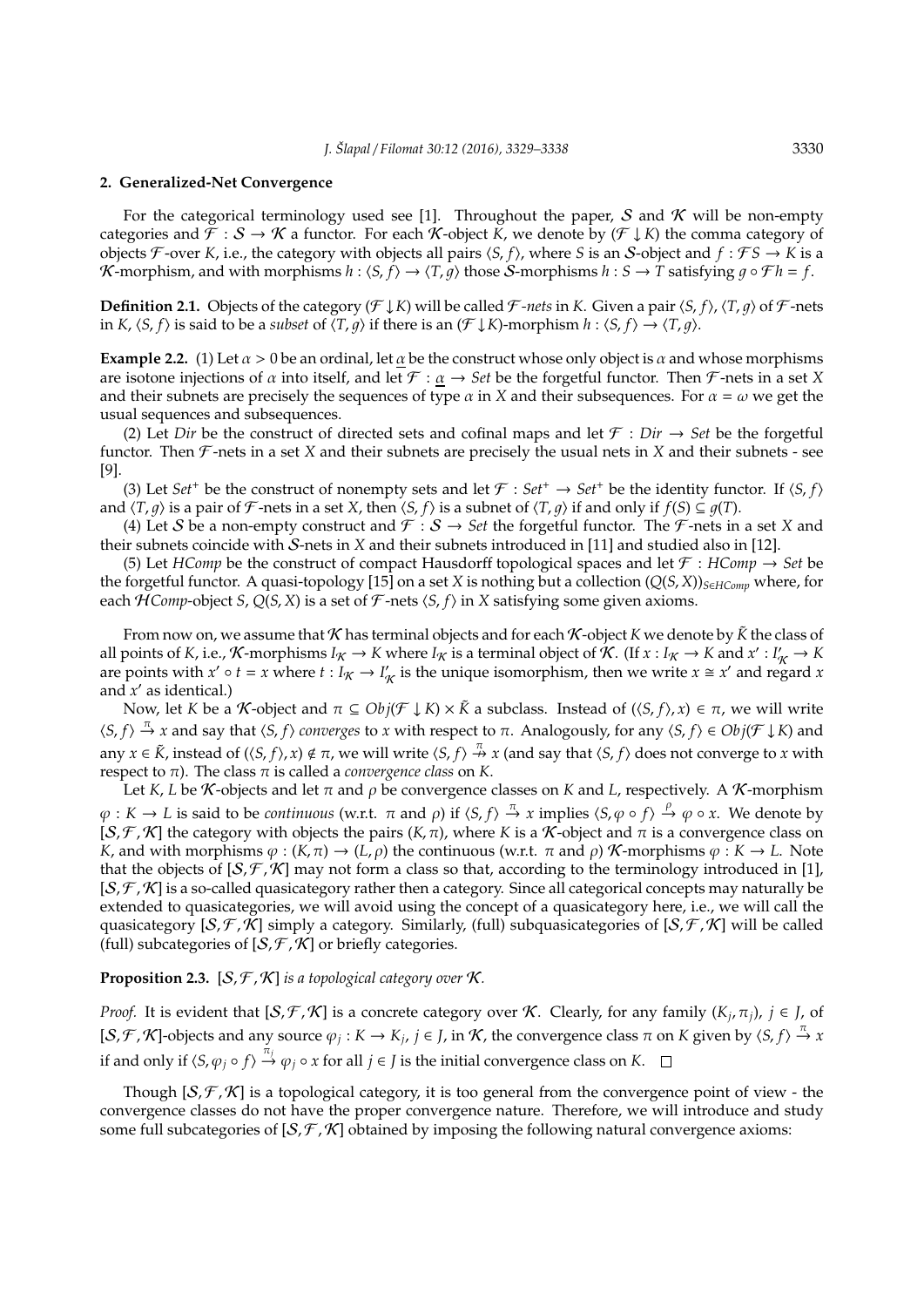**Definition 2.4.** Let  $(K, \pi) \in Ob_j[S, \mathcal{F}, \mathcal{K}]$  and consider the following three axioms:

- (i) If  $\langle S, f \rangle$  is and  $\mathcal F$ -net in  $K$  such that  $f$  factors through a point  $x \in \tilde{K}$  (i.e.,  $f$  is a constant), then  $\langle S, f \rangle \stackrel{\pi}{\to} x$ (*constant-net axiom*).
- (ii) If  $\langle S, f \rangle \stackrel{\pi}{\to} x$ , then  $\langle T, g \rangle \stackrel{\pi}{\to} x$  for each subnet  $\langle T, g \rangle$  of  $\langle S, f \rangle$  (*subnet axiom*).
- (iii) If  $\langle S, f \rangle \stackrel{\pi}{\nrightarrow} x$ , then there is a subnet of  $\langle S, f \rangle$  whose every subnet  $\langle T, g \rangle$  fulfils  $\langle T, g \rangle \stackrel{\pi}{\nrightarrow} x$  (*Urysohn axiom*).

The object (*K*, π) is called an F -*net space*, an F -*convergence space*, or an F -*limit space* if the axiom (i), the axioms (i) and (ii), or the axioms (i), (ii) and (iii) are fulfilled, respectively.

We denote by  $Net_{\mathcal{F}}$ , *Conv*<sub>F</sub> and *Lim*<sub>F</sub> the full subcategories of [S,  $\mathcal{F}$ ,  $\mathcal{K}$ ] with the objects all  $\mathcal{F}$ -net spaces, all  $\mathcal F$ -convergence spaces and all  $\mathcal F$ -limit spaces, respectively.

**Remark 2.5.** As usual, if  $\mathcal{A}$  is a concrete category over a category  $\mathcal{B}$ , then we do not distinguish notationally between  $\mathcal{A}$ -morphisms and their underlying  $\mathcal{B}$ -morphisms. Moreover, if  $\mathcal{A}$  is a construct with terminal objects and *A* is and *A*-object, then we do not distinguish between an element  $x \in A$  such that  $\{x\}$  is the underlying set of an initial subobject of *A* with respect to the inclusion map, and the point  $I_{\mathcal{A}} \to A$  whose range is  $\{x\}$ .

**Example 2.6.** (1) Let  $\mathcal{F} : \alpha \to \mathcal{S}et$  be the forgetful functor (see Example 2.2(1)) and let  $(X, \pi)$  be an  $\mathcal{F}$ convergence space. Then  $\pi$  is nothing but the multivalued convergence on *X* from [10]. The  $\mathcal F$ -convergence or *F*-limit spaces  $(X, \pi)$  for which  $\langle \omega, f \rangle \stackrel{\pi}{\to} x$  and  $\langle \omega, f \rangle \stackrel{\pi}{\to} y$  imply  $x = y$  for each *F*-net (i.e., sequence)  $\langle \omega, f \rangle$  in *X* are known as the (Fréchet)  $\mathcal L$ -spaces or  $\mathcal L^*$ -spaces, respectively - cf. [5].

(2) The B-convergence structures studied in [16] for special subcategories B of *Dir* (see Example 2.2(2)) are nothing but the  $\tilde{\mathcal{F}}$ -convergence spaces where  $\mathcal{F} : \mathcal{B} \to \mathcal{S}et$  is the forgetful functor.

(3) Let  $\mathcal{F}: Dir \to Set$  or  $\mathcal{F}: \alpha \to Set$  be the forgetful functor (see Examples 2.2 (1) and (2)). Let  $(X, O)$  be a topological space (given by the set  $O$  of open subsets). For an  $\mathcal F$ -net  $\langle S,f\rangle$  in a set  $X$ , put  $\langle S,f\rangle\stackrel{\pi}{\to}x$  if and only if, for each *A* ∈ *O* with  $x \in A$ , there exists  $s_A \in \mathcal{FS}$  such that  $f(s) \in A$  for every  $s \in \mathcal{FS}$  with  $s \geq s_A$ . Then  $(X, \pi)$  is an *F*-limit space.

(4) If  $\mathcal{F}: Dir \to Set$  is the forgetful functor (see Example 2.2 (2)), then  $Lim_{\mathcal{F}}$  coincides with the category of *L*<sup>\*</sup>-spaces studied in [6].

(5) If S is a non-empty construct and  $\mathcal{F}: S \to Set$  the forgetful functor, then  $Net_{\mathcal{F}}$ ,  $Conv_{\mathcal{F}}$  and  $Lim_{\mathcal{F}}$ coincide with the categories *Net<sub>S</sub>*, *Conv<sub>S</sub>* and *Lim<sub>S</sub>* studied in [11] and [12].

**Theorem 2.7.** *Let* K *be a construct with finite concrete products and discrete terminal objects, let* K *have initial subobjects with respect to inclusion maps, and let*  $\mathcal{F} : \mathcal{K} \to \mathcal{S}$ et be the forgetful functor. If  $\mathcal{K}$  is cartesian closed, then *so is Net* $\in$ *.* 

*Proof.* Under the assumptions of the statement, the cartesian closedness of  $K$  implies that  $K$  has function spaces. Let  $(K, \pi)$ ,  $(L, \rho)$  be  $\mathcal F$ -net spaces and  $L^K$  be the function space of  $K$  and  $L$  in  $\mathcal K$ . Let  $M$  be the initial subobject (with respect to the inclusion map) of  $L<sup>K</sup>$  whose underlying set is the set of all  $K$ -morphisms  $\psi: K \to L$  that are continuous w.r.t.  $\pi$  and  $\rho$ . Let  $\sigma$  be the convergence class on M given by  $\langle S, g \rangle \stackrel{\sigma}{\to} z$ if and only if  $\langle S, f \rangle \stackrel{\pi}{\to} x$  implies that  $\langle S, g^f \rangle \stackrel{\rho}{\to} z(x)$  where  $g^f : \mathcal{FS} \to L$  is the K-morphism defined by  $g^f(s) = g(s)(f(s))$ . Indeed,  $g^f$  is a K-morphism because  $g^f = e \circ (f \times g) \circ d$  where  $d : \hat{\mathcal{F}}S \to \mathcal{F}S \times \mathcal{F}S$  is the diagonal, i.e., the map given by  $d(s) = (s, s)$  (which is obviously a K-morphism), and  $e : K \times M \to L$ is the evaluation map, i.e., the map given by  $e(x, z) = z(x)$ . As *K* has function spaces, the evaluation map  $ev: K \times L^K \to L$  is a  $\overline{K}$ -morphism. But  $K \times M$  is an initial subobject of  $K \times L^K$  w.r.t. the inclusion map, so that  $e: K \times M \to L$  is a K-morphism, too. Let  $\langle S, q \rangle$  be a constant  $\mathcal{F}$ -net in *M* with  $q(s) = z$  for every  $s \in \mathcal{F}S$ and let  $\langle S, f \rangle$  be an *F*-net in *K* with  $\langle S, f \rangle \stackrel{\pi}{\to} x$ . Then  $g^f = z \circ f$ , hence  $\langle S, g^f \rangle \stackrel{\rho}{\to} z(x)$ . Therefore,  $\langle S, g \rangle \stackrel{\sigma}{\to} z$ and we have shown that  $(M, \sigma)$  is an  $\mathcal{F}$ -net space.

We will show that  $e:(K,\pi)\times(M,\sigma)\to(\hat{L},\rho)$  is continuous. To this end, put  $(N,\tau)=(K,\pi)\times(M,\sigma)$  and let  $\langle U,h\rangle \stackrel{\tau}{\to} (x,z)$ . Then  $\langle U,pr_K\circ h\rangle \stackrel{\pi}{\to} x$  and  $\langle U,pr_M\circ h\rangle \stackrel{\sigma}{\to} z$ . Hence,  $\langle U,q^p\rangle \stackrel{\rho}{\to} z(x)$  where  $q=pr_M\circ h$  and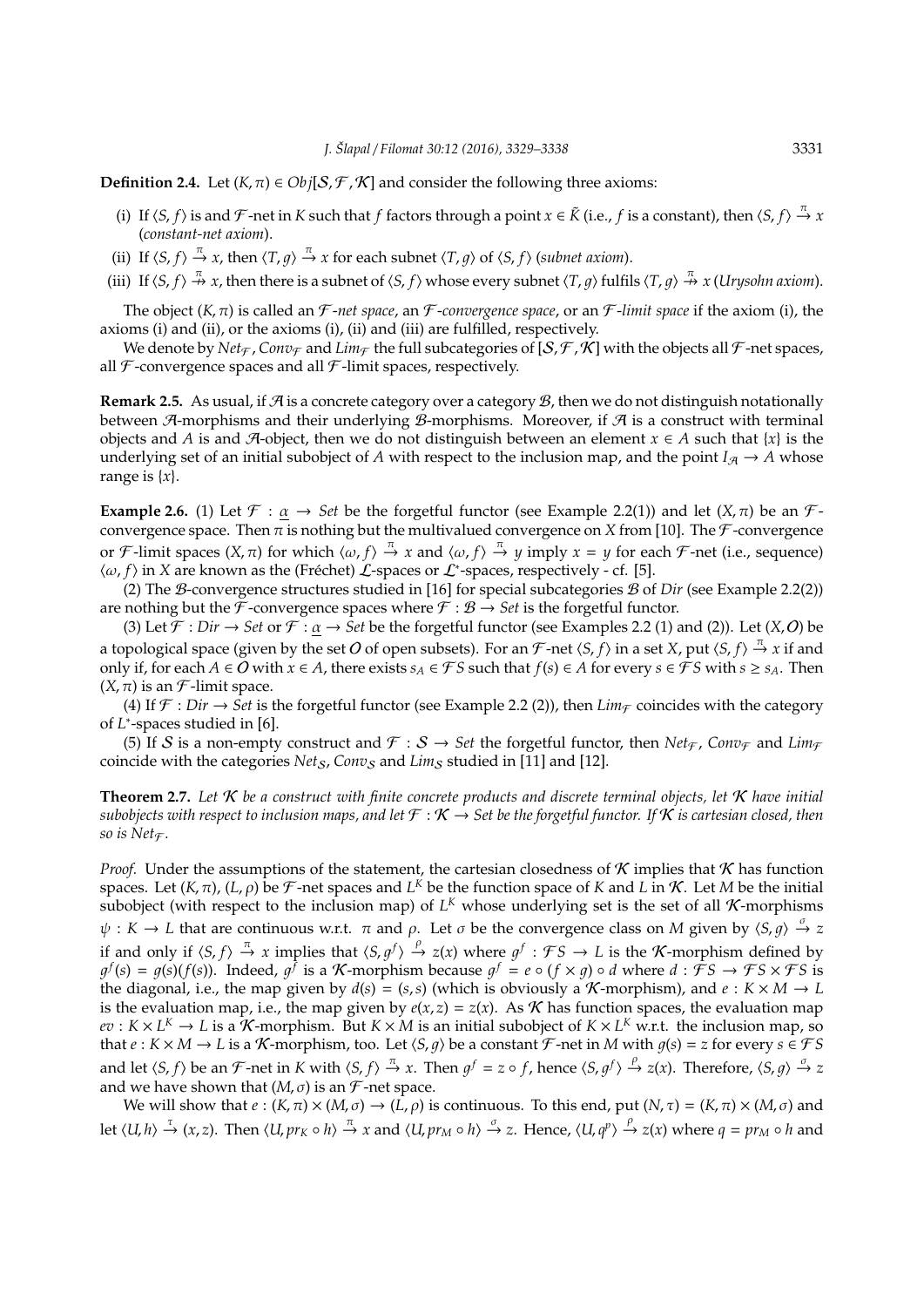$p = pr_K \circ h$ . We have  $q^p(u) = q(u)(p(u)) = e(p(u), q(u)) = e(pr_K(h(u)), pr_M(h(u)) = e(h(u))$  for every  $u \in \mathcal{F}U$ . Therefore,  $q^p = e \circ h$ , which yields  $\langle U, q^p \rangle \stackrel{\rho}{\to} w(x, z)$ . Consequently,  $e : (K, \pi) \times (M, \sigma) \to (L, \rho)$  is continuous.

Now, let  $(N, \mu)$  be an F-net space, let  $\varphi : (K, \pi) \times (N, \mu) \to (L, \rho)$  be a continuous K-morphism and let  $\varphi^* : N \to L^K$  be the map given by  $\varphi^*(y)(x) = \varphi(x, y)$ . Put  $(K \times N, v) = (K, \pi) \times (N, \mu)$  and let  $y \in N$ . Let  $\langle S, f \rangle \stackrel{\pi}{\to} x$  and let  $c : \mathcal{FS} \to N$  be the constant map given by  $c(s) = y$  for each  $s \in \mathcal{FS}$ . Then *c* is a  $\pi$  morphism in  $K$  (because  $K$  has discrete terminal objects). Therefore,  $\langle S, c \rangle \stackrel{\mu}{\to} y$ , and thus  $\langle S, (f, c) \rangle \stackrel{\nu}{\to} (x, y)$ . Consequently,  $\langle S, \varphi \circ (f, c) \rangle \stackrel{\rho}{\to} \varphi(x, y)$ . For each  $s \in \mathcal{FS}$  we have  $\varphi((f, c)(s)) = \varphi(f(s), y) = \varphi^*(y)(f(s))$ , so that  $\varphi \circ (f, c) = \varphi^*(y) \circ f$ . We have  $\langle S, \varphi^*(y) \circ f \rangle \stackrel{\rho}{\to} \varphi^*(y)(x)$ . Therefore,  $\varphi^*(y) \in M$  for each  $y \in N$ , so that we may consider  $\varphi^*$  to be a map  $\varphi^*: N \to M$ . As K has function spaces,  $\varphi^*: N \to L^K$  is a K-morphism. Consequently, since  $K$  has initial subobjects with respect to inclusion maps,  $\varphi^*: N \to M$  is a  $K$ -morphism, too. Let  $\langle S, r \rangle \stackrel{\mu}{\to} y$  and  $\langle S, f \rangle \stackrel{\pi}{\to} x$ . Then  $\langle S, (f, r) \rangle \stackrel{\nu}{\to} (x, y)$  and hence  $\langle S, \varphi \circ (f, r) \rangle \stackrel{\rho}{\to} \varphi(x, y)$ . This results in  $\langle S, \varphi^* \circ r \rangle \stackrel{\sigma}{\to} \varphi^*(y)$  because  $\varphi((f, r)(s)) = \varphi^*(r(s))(f(s)) = (\varphi^* \circ r)^f(s)$  whenever  $s \in \mathcal{FS}$ . Consequently,  $\varphi^*: (N, \mu) \to (M, \sigma)$  is continuous. Since clearly  $e \circ (id_K \times \varphi^*) = \varphi$ , we have shown that  $(M, \sigma)$  is a function space of  $(K, \pi)$  and  $(L, \rho)$  in  $Net_{\mathcal{F}}$ . Therefore,  $Net_{\mathcal{F}}$  is cartesian closed.  $\square$ 

It can easily be seen that  $Conv_{\mathcal{F}}$  and  $Lim_{\mathcal{F}}$  are initially closed in  $Net_{\mathcal{F}}$  so that they are topological. Consequently, *Conv*<sub>F</sub> is a concretely reflective subcategory of *Net*<sub>F</sub> and *Lim*<sub>F</sub> is a concretely reflective subcategory of *Conv<sub>F</sub>*. The concrete reflection of an *F*-net space (*K*,  $\pi$ ) in *Conv<sub>F</sub>* is given by the identity  $\mathcal K$ -morphism  $id_K:(K,\pi)\to (K,\hat\pi)$  where  $\hat\pi$  is the convergence class on  $K$  defined by  $\langle S,f\rangle\stackrel{\hat\pi}{\to}x$  if and only if there is an  $\mathcal F$ -net  $\langle T, g \rangle$  in  $K$  with  $\langle T, g \rangle \stackrel{\pi}{\to} x$  such that  $\langle S, f \rangle$  is a subnet of  $\langle T, g \rangle$ . The concrete reflection of an F-convergence space  $(K, \pi)$  in  $Lim_{\mathcal{F}}$  is given by the identity  $\mathcal{L}$ -morphism  $id_K : (K, \pi) \to (K, \hat{\pi})$  where  $\hat{\pi}$  is the convergence class on *K* defined by  $\langle S, f \rangle \stackrel{\hat{\pi}}{\to} x$  if and only if each subnet of  $\langle S, f \rangle$  has a subnet  $\langle T, g \rangle$  with  $\langle T, g \rangle \stackrel{\pi}{\rightarrow} x.$ 

**Theorem 2.8.** *Conv* $\epsilon$  *is a concretely coreflective subcategory of Net* $\epsilon$ *.* 

*Proof.* Let  $(K, \pi)$  be an  $\mathcal F$ -net space and let  $\pi^*$  be the convergence class on  $K$  given by  $\langle T, g \rangle \stackrel{\pi^*}{\to} x$  if and only if  $\langle S, f \rangle \stackrel{\pi}{\to} x$  for every subnet  $\langle S, f \rangle$  of  $\langle T, g \rangle$ . Clearly,  $(K, \pi^*)$  is an F-convergence space and  $id_K : (K, \pi^*) \to (K, \pi)$ is continuous. Let  $(L, \rho)$  be an  $\mathcal F$ -convergence space and let  $\varphi : (L, \rho) \to (K, \pi)$  be a continuous K-morphism. Let  $\langle U, h \rangle \stackrel{\rho}{\to} y$ . Then each subnet  $\langle V, p \rangle$  of  $\langle U, h \rangle$  satisfies  $\langle V, p \rangle \stackrel{\rho}{\to} y$ . Let  $\langle W, q \rangle$  be a subnet of  $\langle U, \varphi \circ h \rangle$ . Then there is an  $(\mathcal{F} \downarrow K)$ -morphism  $r : \langle W, q \rangle \to \langle U, \varphi \circ h \rangle$ , i.e., an S-morphism  $r : W \to U$  with  $q = \varphi \circ h \circ \mathcal{F}r$ . Since  $\langle W, h \circ F r \rangle$  is a subnet of  $\langle U, h \rangle$ , we have  $\langle W, h \circ F r \rangle \xrightarrow{\rho} y$ . Consequently,  $\langle W, q \rangle = \langle W, \varphi \circ h \circ F r \rangle \xrightarrow{\pi} \varphi(y)$ . Hence,  $\langle U, \varphi \circ h \rangle \stackrel{\pi^*}{\to} \varphi(y)$ , i.e.,  $\varphi : (L, \rho) \to (K, \pi^*)$  is continuous. Thus,  $id_K : (K, \pi^*) \to (K, \pi)$  is a concrete reflection of  $(K, \pi)$  in *Conv*<sub>F</sub> and the proof is complete.  $\Box$ 

As *Conv<sub>F</sub>* is a full isomorphism closed subcategory of *Net*<sub>F</sub> which is closed under formation of products in  $Net_{\mathcal{F}}$ , Theorems 2.7 and 2.8 result in

**Corollary 2.9.** *Let* K *be a construct with finite concrete products and discrete terminal objects, let* K *have initial subobjects with respect to inclusion maps and let*  $\mathcal{F}: K \to Set$  be the forgetful functor. If K is cartesian closed, then *so is Conv* $\tau$ *.* 

**Theorem 2.10.** *Let* K *be a construct with finite concrete products and discrete terminal objects, let* K *have initial subobjects with respect to inclusion maps, and let*  $\mathcal{F}: \mathcal{K} \to \mathcal{S}$ *et be the forgetful functor. Let* S *have finite products and let these products be preserved by*  $\mathcal{F}$ *. If*  $\mathcal{K}$  *is cartesian closed, the so is Lim* $\mathcal{F}$ *.* 

*Proof.* Let  $(K, \pi)$ ,  $(L, \rho)$  be  $\mathcal{F}$ -limit spaces and  $L^K$  be the function space of K and L in K. Let M be the initial subobject (with respect to inclusion map) of  $L<sup>K</sup>$  whose underlying set is the set of all  $K$ -morphisms *f* : *K*  $\rightarrow$  *L* that are continuous w.r.t.  $\pi$  and  $\rho$ . Let  $\sigma$  be the convergence class on *M* defined by  $\langle T, g \rangle \stackrel{\sigma}{\rightarrow} z$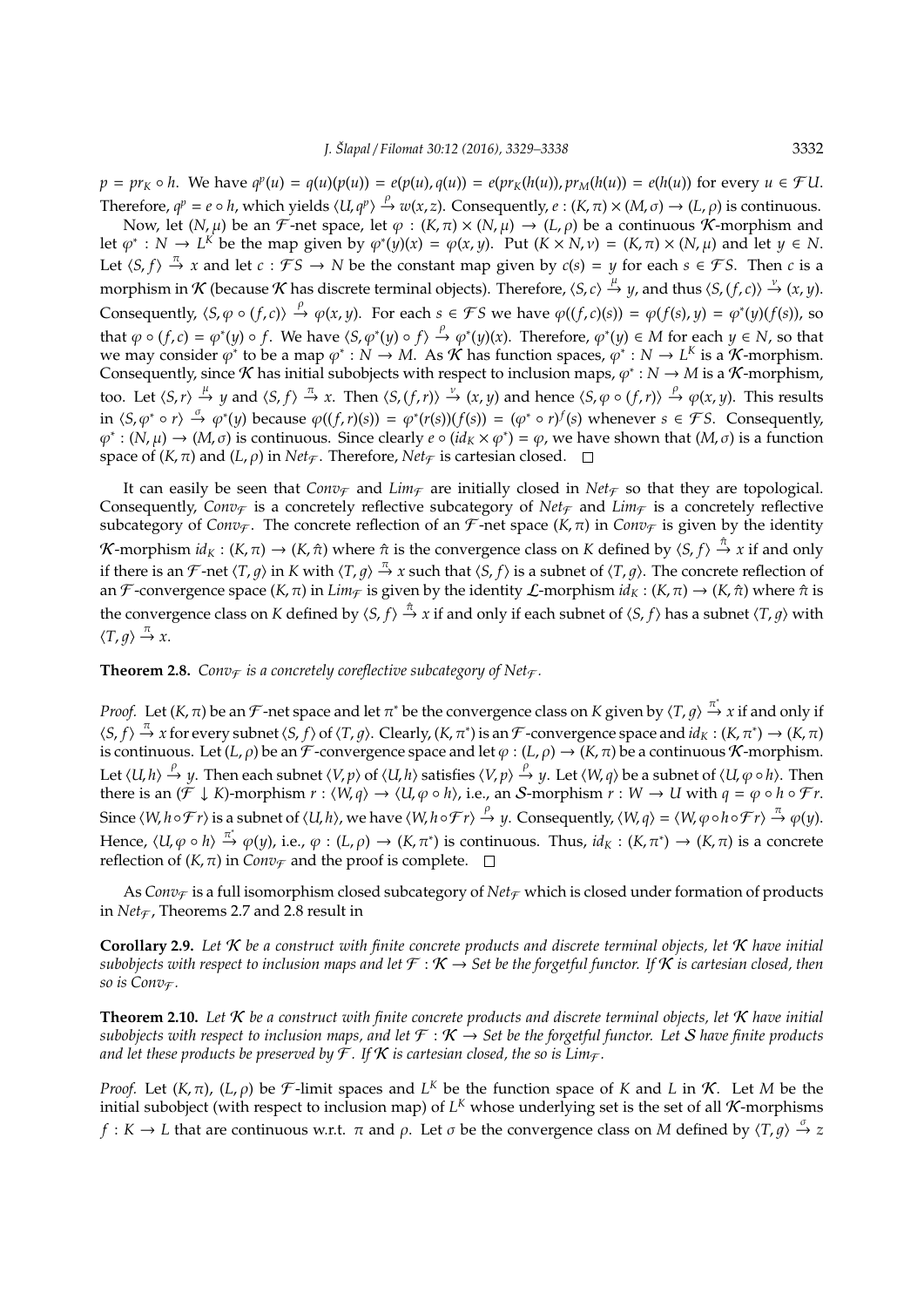if and only if  $\langle S, f \rangle \stackrel{\pi}{\to} x$  implies  $\langle S \times T, g^f \rangle \stackrel{\rho}{\to} z(x)$  where  $g^f : \mathcal{FS} \times \mathcal{FT} \to L$  is the K-morphism given by  $g^f(s,t) = g(t)(f(s))$ . Indeed,  $g^f$  is a K-morphism because  $g^f = e \circ (f \times g)$  where  $e: K \times L^{\tilde{k}} \to L$  is the evaluation map. And for the same reasons as in the proof of Theorem 2.7,  $e$  is a  $K$ -morphism.

We will show that  $(M, \sigma)$  is an F-limit space. To this end, let  $\langle T, g \rangle$  be an F-net in *M* and let  $z \in M$  be an element such that  $g(t) = z$  for all  $t \in \mathcal{FT}$ . Let  $\langle S, f \rangle \stackrel{\pi}{\to} x$ . Then  $g^f(s, t) = g(t)(f(s)) = z(f(s))$  for each  $(s,t) \in \mathcal{FS} \times \mathcal{FT}$ . Hence,  $g^f = z \circ f \circ pr_{\mathcal{FS}}$ , so that  $\langle S \times T, g^f \rangle$  is a subnet of  $\langle S, z \circ f \rangle$ . Since z is continuous, we have  $\langle S, z \circ f \rangle \stackrel{\pi}{\to} z(x)$ . Therefore,  $\langle S \times T, g^f \rangle \stackrel{\rho}{\to} z(x)$ , i.e.,  $\langle T, g \rangle \stackrel{\sigma}{\to} z$ . Thus, the constant net axiom is satisfied.

Let  $\langle T, g \rangle \stackrel{\sigma}{\to} z$ ,  $\langle S, f \rangle \stackrel{\pi}{\to} x$ , and let  $\langle U, h \rangle$  be a subnet of  $\langle T, g \rangle$ . Then there is an S-morphism  $p : U \to T$ with  $h = g \circ \mathcal{F}p$ . We have  $\langle S \times T, g^f \rangle \stackrel{\rho}{\to} z(x)$ . As the map  $q : S \times U \to S \times T$  given by  $q = id_s \times p$  is an S-morphism,  $\langle S \times U, g^f \circ \mathcal{F} q \rangle$  is a subnet of  $\langle S \times T, g^f \rangle$ . Thus, there holds  $\langle S \times U, g^f \circ \mathcal{F} q \rangle \stackrel{\sigma}{\rightarrow} z(x)$ . Since  $\mathcal{F}q = \tilde{\mathcal{F}}id_s \times \mathcal{F}p = id_{\mathcal{F}s} \times \mathcal{F}p$ , we have  $g^f \circ \mathcal{F}q(s, u) = g^f(s, \mathcal{F}p(u)) = g(\mathcal{F}p(u))(f(s)) = h(u)(f(s)) = h^f(s, u)$  for every  $(s, u) \in \mathcal{FS} \times \mathcal{F}U$ . Consequently,  $\langle U, h \rangle \stackrel{\sigma}{\to} z$  and the validity of the subnet axiom is shown.

Let  $\langle T, g \rangle$  be an F-net in *M*,  $\langle T, g \rangle \stackrel{\sigma}{\to} z$ . Then there exists an F-net  $\langle S, f \rangle$  in *K* with  $\langle S, f \rangle \stackrel{\pi}{\to} x$  such that  $\langle S \times T, g^f \rangle \stackrel{\rho}{\nrightarrow} z(x)$ . Thus, there exists a subnet  $\langle U, h \rangle$  of  $\langle S \times T, g^f \rangle$  such that  $\langle V, s \rangle \stackrel{\rho}{\nrightarrow} z(x)$  for any subnet  $\langle V, s \rangle$ of  $\langle U, h \rangle$ . Let  $p : U \to S \times T$  be the S-morphism with  $h = g^f \circ \mathcal{F} p$ . Then  $pr_T \circ p : U \to T$  is an S-morphism, so that  $\langle U, g \circ \mathcal{F}pr_T \circ \mathcal{F}p \rangle$  is a subnet of  $\langle T, g \rangle$ . Of course,  $\mathcal{F}pr_T = pr_{\mathcal{F}T}$  where  $pr_{\mathcal{F}T} : \mathcal{F}S \times \mathcal{F}T \to \mathcal{F}T$  is the projection. Let  $\langle W, t \rangle$  be a subnet of  $\langle U, g \circ pr_{\mathcal{FT}} \circ \mathcal{FP} \rangle$ . Then there is an S-morphism  $q : W \to U$  such that  $t =$  $q \circ pr_{\mathcal{FT}} \circ \mathcal{FP} \circ \mathcal{FR}$ . Let  $r: W \to S \times W$  be the map given by  $r = (pr_S \circ p \circ q \circ id_W) \circ d_W$  where  $d_W: W \to W \times W$  is the diagonal. Then *r* is an *S*-morphism and we have  $g^f \circ f^f p \circ f^f q(w) = g^f (pr_{f^f s}(f^f p(f^f q(w))), pr_{f^f T}(f^f p(f^f q(w)))) =$  $g(pr_{\mathcal{FI}}(\mathcal{F}p(\mathcal{F}q(w))))(f(pr_{\mathcal{FS}}(\tilde{\mathcal{F}}p(\mathcal{F}q(w)))) = t(w)(f(pr_{\mathcal{FS}}(\mathcal{F}r(w)))) = t^f(pr_{\mathcal{FS}}(\mathcal{F}r(w)), w) = t^f(\mathcal{F}r(w))$  for each  $w \in \mathcal{F}W$ . Hence,  $\langle W, g^f \circ \mathcal{F}p \circ \mathcal{F}q \rangle$  is a subnet of  $\langle S \times W, t^f \rangle$ . As  $\langle W, g^f \circ \mathcal{F}p \circ \mathcal{F}q \rangle$  is a subnet of  $\langle U, h \rangle$ , we have  $\langle W, g^f \circ \mathcal{F} p \circ \mathcal{F} q \rangle \stackrel{\rho}{\nrightarrow} z(x)$ . Consequently,  $\langle S \times W, r^f \rangle \stackrel{\rho}{\nrightarrow} z(x)$ . Hence,  $\langle W, r \rangle \stackrel{\sigma}{\nrightarrow} z$ , which means that no subnet of  $\langle U, g \circ pr_{\mathcal{FT}} \circ \mathcal{FP} \rangle$  converges to *z* (w.r.t.  $\sigma$ ). Thus, the Urysohn axiom is satisfied and we have shown that  $(M, \sigma)$  is an *F*-limit space.

We will show that the evaluation map  $e:(K,\pi)\times(M,\sigma)\to(L,\rho)$  is continuous. Put  $(N,\tau)=(K,\pi)\times(M,\sigma)$ and let  $\langle S, f \rangle \stackrel{\tau}{\to} (x, z)$ . Then  $\langle S, pr_K \circ f \rangle \stackrel{\pi}{\to} x$  and  $\langle S, pr_M \circ f \rangle \stackrel{\sigma}{\to} z$ . Hence,  $\langle S \times S, h^g \rangle \stackrel{\rho}{\to} z(x)$  where  $g = pr_K \circ f$  and  $h = pr_M \circ f$ . As the diagonal  $d_S : S \to S \times S$  is an S-morphism,  $\langle S, h^g \circ d_{\mathcal{FS}} \rangle$  is a subnet of  $\langle S \times S, h^g \rangle$ . Thus,  $\langle S, h^g \circ d_{\mathcal{FS}} \rangle \stackrel{\rho}{\rightarrow} z(x)$ . Whenever  $s \in \mathcal{FS}$ , we have  $h^g(d_{\mathcal{FS}}(s)) = h^g(s, s) =$  $pr_M(f(s))(pr_K(f(s)) = e(pr_K(f(s)), pr_M(f(s)) = e(f(s)).$  Therefore,  $\langle S, e \circ f \rangle$  is a subnet of  $\langle S \times S, h^g \rangle$  and, consequently,  $\langle S, e \circ f \rangle \stackrel{\rho}{\rightarrow} z(x) = e(x, z)$ . Hence, *e* is continuous.

Let  $(N, \tau)$  be an F-limit space and let  $\varphi : (K, \pi) \times (N, \tau) \to (L, \rho)$  be a continuous K-morphism. Put  $\varphi^*(w)(x) = \varphi(x, w)$  for any  $w \in N$  and any  $x \in L$ . Then, for the same reasons as in the proof of Theorem 2.7,  $\varphi^*: N \to M$  is a K-morphism. Let  $\langle S, f \rangle \stackrel{\pi}{\to} x$  and  $\langle T, g \rangle \stackrel{\tau}{\to} y$  and put  $(P, \mu) = (K, \pi) \times (N, \tau)$ . Then  $\langle S \times T, f \times g \rangle \stackrel{\mu}{\rightarrow} (x, y)$  and thus  $\langle S \times T, \varphi \circ (f \times g) \rangle \stackrel{\rho}{\rightarrow} \varphi(x, y)$ . For every  $(s, t) \in \mathcal{FS} \times \mathcal{FT}$ , we have  $\varphi((f \times g)(s,t)) = \varphi(f(s), g(t)) = \varphi^*(g(t))(f(s)) = (\varphi^* \circ g)^f(s,t)$ . Hence,  $\langle S \times T, (\varphi^* \circ g)^f \rangle \stackrel{\rho}{\to} \varphi(x,y) = \varphi^*(y)(x)$ , which yields  $\langle S, \varphi^* \circ g \rangle \stackrel{\sigma}{\to} \varphi^*(y)$ . Thus,  $\varphi^* : (N, \tau) \to (M, \sigma)$  is continuous. As the equality  $e \circ (id_K \times \varphi^*) = \varphi$ is clearly valid, we have shown that  $(M,\sigma)$  is a function space of  $(K,\pi)$  and  $(L,\rho)$  in  $Lim_{\mathcal{F}}$ . The proof is complete.

#### **3. Categorical Structures of Convergence and Closure**

Throughout this section, we assume that there is given a class M of monomorphisms in  $K$  which contains all isomorphisms and is closed under compositions. Further, we assume that  $K$  is M-complete, i.e., that all inverse images and intersections of M-subobjects exist and are M-subobjects. Consequently, there is a class  $\mathcal E$  of K-morphisms such that the pair  $(\mathcal E,\mathcal M)$  is a factorization system for morphisms in K. Given a *K*-object *K*, *M*|*K* will denote the class of all (equivalence classes of) *M*-subobjects of *K*. Of course, M|K is a large-complete lattice for each K-object K - cf. [4]. Its joins will be denoted by ∨ and ∨ and its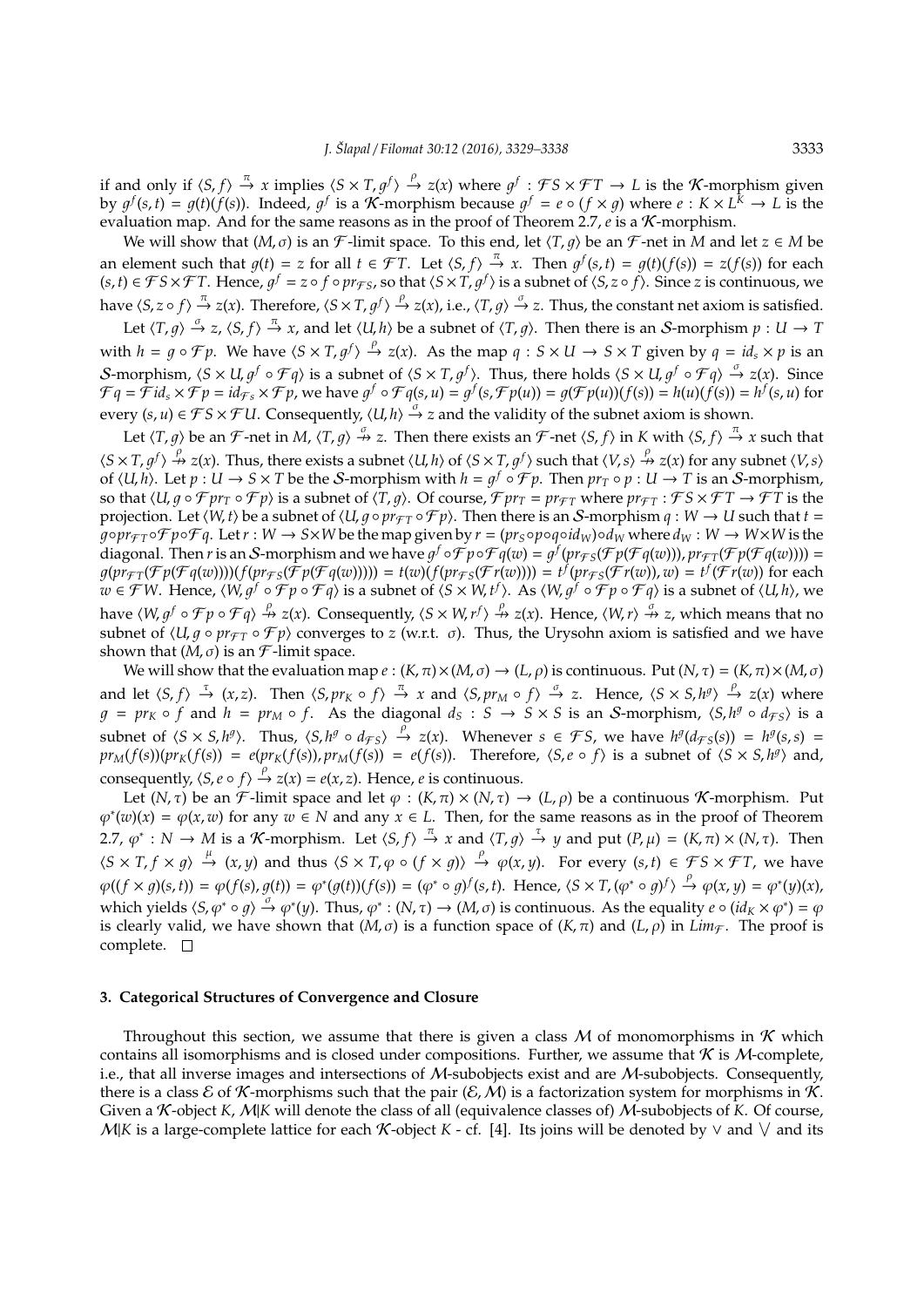least element by  $\rho_K$ . A *closure operator* [3] on K (with respect to M) is given by assigning to every K-object *K* a map  $c_K : M \to M \to K$  satisfying the following three axioms:

- (1)  $m \leq c_K(m)$  for all  $m \in M|K$ ,
- (2) if  $m \le n$  in  $M|K$ , then  $c_K(m) \le c_K(n)$ ,
- (3)  $\varphi(c_K(m)) \leq c_L(\varphi(m))$  for each K-morphism  $\varphi : K \to L$  and each  $m \in M|K$ ; here,  $\varphi(m)$  denotes the *M*-part of the  $(E, M)$ -factorization of  $\varphi \circ m$ .
- A closure operator  $c = (c_K)_{K \in Ob \text{if } K}$  on  $K$  is called:

*grounded* if  $c_K(o_K) \cong o_K$  for all  $K \in Ob \, j\mathcal{K}$ ,

*additive* if  $c_K(m \vee n) \cong c_K(m) \vee c_K(n)$  whenever  $K \in Ob \nvert K$  and  $m, n \in M \mid K$ ,

*idempotent* if  $c_K(c_K(m)) \cong c_K(m)$  whenever  $K \in Ob_j K$  and  $m \in M|K$ .

Since K is M-complete,  $[S, \mathcal{F}, \mathcal{K}]$  is  $Emb_M$ -complete where  $Emb_M$  denotes the class of all M-embeddings in  $[S, \mathcal{F}, \mathcal{K}]$ . In the sequel, we assume that M contains all points (of K-objects). For each  $[S, \mathcal{F}, \mathcal{K}]$ -object  $\mathbf{K} = (K, \pi)$  and each  $m \in \mathcal{M}|K$ , we put  $c_{\mathbf{K}}(m) = m \vee \vee \{x \in \tilde{K}\}$ ; there is an  $\mathcal{F}$ -net  $\langle S, f \rangle$  in  $K$  such that  $f$  factors through *m* and  $\langle S, f \rangle \stackrel{\pi}{\rightarrow} x$ . We get a map  $c_{\mathbf{K}} : \mathcal{M}|K \rightarrow \mathcal{M}|K$ .

As there is an isomorphism between the (large) complete lattices  $M|K$  and  $Emb_M|K$  (= the class of all initial subobjects of **K** with respect to M-morphisms),  $c_K$  determines a unique map  $Emb_M|K \to Emb_M|K$ which will also be denoted by  $c_K$ .

**Proposition 3.1.** *The maps*  $c_K$ ,  $K \in Obj[S, \mathcal{F}, \mathcal{K}]$ *, constitute a closure operator on*  $[S, \mathcal{F}, \mathcal{K}]$  *with respect to Emb*<sub>M</sub>.

*Proof.* Let  $\mathbf{K} = (K, r) \in Obj[\mathcal{S}, \mathcal{F}, \mathcal{K}]$ . Clearly, if  $m \in M|\mathcal{K}$ , then  $m \leq c_K(m)$  and, if also  $m' \in M|\mathcal{K}$ , then *m* ≤ *m'* ⇒  $c_K(m)$  ≤  $c_K(m')$ . Consequently, the same is also valid when  $m, m' \in Emb_M/K$ . Let  $\varphi : K \to L$  be a morphism in  $[S, \mathcal{F}, \mathcal{K}]$ ,  $\mathbf{K} = (K, \pi)$ ,  $\mathbf{L} = (L, \rho)$ . Then  $\varphi : K \to L$  is a *K*-morphism and for every  $m \in M|K$ we have  $\varphi(c_K(m)) = \varphi(m) \vee \vee (\varphi(x); x \in \tilde{K}$  and there is and  $\mathcal{F}$ -net  $\langle S, f \rangle$  in  $K$  such that  $f$  factors through  $m$ and  $\langle S, f \rangle \stackrel{\pi}{\to} x$   $\leq \varphi(m) \vee \bigvee \{y \in \tilde{L}; \text{ there is an } \mathcal{F}\text{-net } \langle S, \varphi \circ f \rangle \text{ in } L \text{ such that } \varphi \circ f \text{ factors through } \varphi(m)$ and  $\langle S, \varphi \circ f \rangle \stackrel{\rho}{\to} y$ }  $\leq \varphi(m) \vee \vee \{y \in \tilde{L} \}$ ; there is and  $\mathcal{F}$ -net  $\langle T, g \rangle$  in *L* such that  $g$  factors through  $\varphi(m)$  and  $\langle T, g \rangle \stackrel{\rho}{\to} y$  =  $c_{\mathbf{K}}(\varphi(m))$ . Hence,  $\varphi(c_{\mathbf{K}}(m)) \leq c_{\mathbf{K}}(\varphi(m))$  and the same is also true when  $m \in Emb_{\mathcal{M}}|\mathbf{K}$ . Thus, *c***K**, **K** ∈ *Obj*[*S*, *F*, *K*], is a closure operator on [*S*, *F*, *K*] w.r.t. *Emb*<sub>M</sub>. □

The closure operator  $c_K$ ,  $K \in Obj[S, \mathcal{F}, \mathcal{K}]$ , on  $[S, \mathcal{F}, \mathcal{K}]$  (with respect to  $Emb_M$ ) will be called *M*-natural and so will be called also its restriction to (objects of) any full subcategory of  $[S, \mathcal{F}, \mathcal{K}]$ .

We say that a K-object K has enough points [2] if  $\vee \tilde{K} \cong id_K$ . If every K-object has enough points, then we say that  $K$  has enough points.

**Lemma 3.2.** *Let*  $(K, \pi) \in \text{Net}_{\mathcal{F}}$ *. If the domain of each M*-subobject of K has enough points, then for each  $m \in \mathcal{M}|K$  $\forall x$  *k* are  $m \leq \forall \{x \in \tilde{K}; \text{there is an $\mathcal{F}$-net $\langle S,f\rangle$ in $K$ such that $f$ factors through $m$ and $\langle S,f\rangle$ and $\mathcal{F}$}\}.$ 

*Proof.* Let  $m : M \to K$  and let  $\tilde{M} = \{x_j; j \in J\}$ . Then  $\forall \tilde{M} = \forall \{x_j; j \in J\} = id_M$ . Let  $\langle S, g \rangle$  be an F-net in *I*<sub>K</sub>. Then  $\langle S, m \circ x_j \circ g \rangle$  is an F-net in *K* and  $\langle S, m \circ x_j \circ g \rangle \stackrel{\pi}{\to} m \circ x_j \in \tilde{K}$  for each  $j \in J$ . We have  $m \cong m \circ id_M \cong m \circ \bigvee \{x_j; j \in J\} \cong \bigvee \{m \circ x_j; j \in J\}$ . This results in the statement.

Let A, B be categories and  $G : A \rightarrow B$  a functor. Let W be a G-structured source, i.e., a source  $f_j:P\to \mathcal{F}U_j$ ,  $j\in J$ , in  $\mathcal B$  where  $U_j$ ,  $j\in J$ , are A-objects. A lift  $\mathcal V$  of the source  $\mathcal W$  is any source  $h_j:U\to U_j$ , *j* ∈ *J*, in  $\mathcal{A}$  such that  $\mathcal{F}V = \mathcal{W}$ .

**Lemma 3.3.** *Let every* F *-structured source consisting of a pair of points has a lift. Suppose that for every pair of* K-morphisms  $e : M \to L$ ,  $p : N \to L$  such that  $e \in \mathcal{E}$  or  $p \in \mathcal{E}$  there are  $x \in \tilde{M}$  and  $y \in \tilde{N}$  such that  $e \circ x = p \circ y$ . If h*S*, *f*i*,* h*T*, 1i *are* F *-nets in a* K*-object K such that* 1 *factors through the* M*-part of the* (E,M)*-factorization of f , then there is an*  $\mathcal{F}$ *-net in K which is a subnet of both*  $\langle S, f \rangle$  *and*  $\langle T, q \rangle$ *.*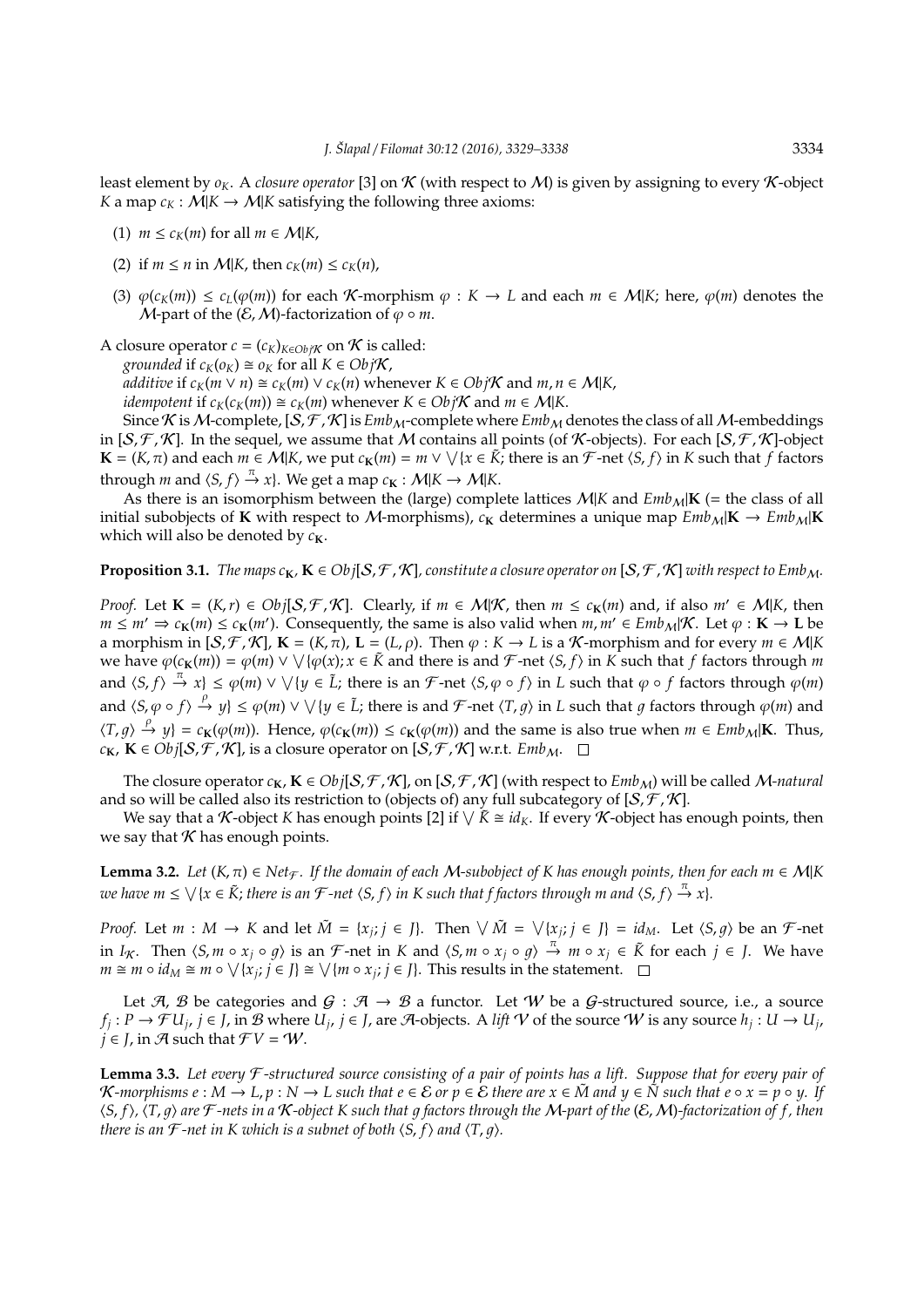*Proof.* Let  $f = m \circ e$  be the  $(E, M)$ -factorization of f where  $e : F(S) \to L$  and let  $q = m \circ p$ . Then there are  $x \in \widetilde{\mathcal{F}(S)}$  and  $y \in \widetilde{\mathcal{F}(T)}$  such that  $e \circ x = p \circ y$ . Let *W* be the *F*-structured source consisting of *x* and *y* and let V be a lift of W consisting of a pair of S-morphisms  $h: U \to S$  and  $h': U \to T$  where  $\mathcal{F}(h) = x$  and  $\mathcal{F}(h') = y$ . Clearly, the  $\mathcal{F}$ -net  $\langle U, f \circ x \rangle = \langle U, g \circ y \rangle$  is a subnet of both  $\langle S, f \rangle$  and  $\langle T, g \rangle$ .

**Example 3.4.** 1. The assumptions of Lemma 3.3 are clearly satisfied if S is a topological category over K.

2. If  $\mathcal{F}:$  *Dir*  $\rightarrow$  *Set* is the forgetful functor (where *Dir* is the construct of directed sets and cofinal maps), then the first assumption of Lemma 3.3 is not satisfied and the statement of the Lemma is not true in general (note that, in the subnet  $\langle U, f \circ x \rangle$  of  $\langle S, f \rangle$  and  $\langle T, q \rangle$  found in the proof of the Lemma, the morphism  $f \circ x$ is a point in K; but points need not be morphisms in *Dir* in general). The first assumption of Lemma 3.3 is satisfied if, for example, S has a unique (up to isomorphisms) object *U* such that  $\mathcal{F}U$  is a terminal object of *K* and, for every *S*-object *V* and every point  $x \in \tilde{\mathcal{F}}V$ , there is an *S*-morphism *h* with  $\mathcal{F}h = x$ .

Recall that a point  $x \in \tilde{K}$ , where  $K \in Obj\mathcal{K}$ , is said to be  $\vee$ -prime (cf. [4]) if, for every subclass  $\mathcal{L} \subseteq \tilde{K}$ ,  $x \leq \sqrt{\mathcal{L}}$  implies  $x \cong y$  for some  $y \in \mathcal{L}$ . We say that the category  $\mathcal{K}$  is  $\sqrt{\textit{}}$ *-prime* if, whenever  $K \in Obj\mathcal{K}$ , each point  $x \in \tilde{K}$  is  $\vee$ -prime, i.e.,  $\sqrt{L} = \bigcup \{ j \in Mor\mathcal{K} \}$ ; there exists  $x \in \mathcal{L}$  with  $\vee \mathcal{L} \circ j \cong x \}$  for each subclass  $L ⊆ \tilde{K}$ .

Lemma 3.5. Let *K* have enough points, let *K* be  $\vee$ -prime and let the assumptions of Lemma 3.3 be fulfilled. Let  $\mathbf{K} = (K, \pi) \in ObjLim_{\mathcal{F}}$ , let  $\langle S, f \rangle$  be an  $\mathcal{F}$ -net in K and let  $x \in \tilde{K}$  be a point. Then  $\langle S, f \rangle \stackrel{\pi}{\to} x$  if and only if, for each *subnet*  $\langle T, q \rangle$  *of*  $\langle S, f \rangle$ *, we have*  $x \leq c_K(m)$  *where m is the M*-*part of the*  $(E, M)$ *-factorization of q.* 

*Proof.* Suppose that  $\langle S, f \rangle \stackrel{\pi}{\nrightarrow} x$ . Then there is a subnet  $\langle T, g \rangle$  of  $\langle S, f \rangle$  such that  $\langle U, h \rangle \stackrel{\pi}{\nrightarrow} x$  for any subnet  $\langle U, h \rangle$  of  $\langle T, g \rangle$ . Let *m* be the M-part of the  $(E, M)$ -factorization of *g* and let  $\langle V, p \rangle$  be an *F*-net in *K* such that *p* factors through *m*. By Lemma 3.3, there is an  $\mathcal{F}$ -net  $\langle W, q \rangle$  in *K* that is a subnet of both  $\langle V, p \rangle$  and  $\langle T, g \rangle$ . But then  $\langle W, q \rangle \stackrel{\pi}{\nrightarrow} x$ , hence  $\langle V, p \rangle \stackrel{\pi}{\nrightarrow} x$ . As *x* is  $\vee$ -prime,  $x \nleq \vee \{x \in \tilde{K}\}\$ ; there is an  $\mathcal{F}$ -net  $\langle S, f \rangle$  in  $K$  such that *f* factors through *m* and  $\langle S, f \rangle \stackrel{\pi}{\to} x$  =  $c_{K}(m)$  (for the last equality see Lemma 3.2). We have proved that from  $x \leq c_K(m)$  for each subnet  $\langle T, q \rangle$  of  $\langle S, f \rangle$ , where *m* is the M-part of the  $(\mathcal{E},M)$ -factorization of q, it follows that  $\langle S, f \rangle \stackrel{\pi}{\rightarrow} x$ . As the converse implication is obvious, the proof is complete.

**Theorem 3.6.** *Let* K *have enough points, let* K *be* W *-prime and let the assumptions of Lemma 3.3 be fulfilled. Then for every pair*  $K, L \in ObjLim_{\mathcal{F}}$  *we have:* 

- *(1) if*  $\mathbf{K} \neq \mathbf{L}$ *, then*  $c_{\mathbf{K}} \neq c_{\mathbf{L}}$ *,*
- (2) if  $\mathbf{K} = (\mathbf{K}, \pi)$ ,  $\mathbf{L} = (\mathbf{L}, \rho)$  and  $\varphi : K \to L$  is a K-morphism with  $\varphi(c_{\mathbf{K}}(m)) \leq c_{\mathbf{L}}(\varphi(m))$  for each  $m \in \mathcal{M}|K$ , then  $\varphi$  *is continuous w.r.t.*  $\pi$  *and*  $\varphi$ *.*

*Proof.* (1) Let  $\mathbf{K} = (K, \pi)$ ,  $\mathbf{L} = (L, \rho)$  and let  $\pi \neq \rho$ . Without loss of generality we can suppose that there is an  $\mathcal{F}$ -net  $\langle S, f \rangle$  in  $K$  and a point  $x \in \tilde{K}$  such that  $\langle S, f \rangle \stackrel{\pi}{\to} x$  but  $\langle S, f \rangle \stackrel{\varrho}{\to} x$ . Thus, by Lemma 3.5,  $x \leq c_K(m)$ for each subnet  $\langle T, g \rangle$  of  $\langle S, f \rangle$  where *m* is the M-part of the  $(E, M)$ -factorization of g, and there is a subnet  $\langle T_0, g_0 \rangle$  of  $\langle S, f \rangle$  such that  $x \nleq c_K(n)$  where *n* is the M-part of the  $(\mathcal{E}, \mathcal{M})$ -factorization of  $g_0$ . Hence,  $c_K \neq c_L$ .

(2) Let  $\langle S, f \rangle$  be an F-net in *K* and let  $\langle S, f \rangle \stackrel{\pi}{\to} x$ . Then, by Lemma 3.5, for each subnet  $\langle T, g \rangle$  of  $\langle S, f \rangle$  we have  $x \leq c_K(m)$  where *m* is the *M*-part of the  $(E, M)$ -factorization of q. Consequently,  $\varphi \circ x \leq \varphi(c_K(m)) \leq$ *c***K**( $\varphi$ (*m*)). But every subnet of  $\langle S, \varphi \circ f \rangle$  has the form  $\langle T, \varphi \circ g \rangle$  where  $\langle T, g \rangle$  is a subnet of  $\langle S, f \rangle$ . Since  $\varphi$ (*m*) is clerly the *M*-part of the  $(E, M)$ -factorization of  $\varphi \circ g$ , we have  $\langle S, \varphi \circ f \rangle \stackrel{\varrho}{\to} \varphi \circ x$  by Lemma 3.5. Therefore,  $\varphi$  is continuous w.r.t.  $\pi$  and  $\rho$ .  $\Box$ 

**Remark 3.7.** Theorem 3.6 states that the "large" category of all categories  $Lim_{\mathcal{F}}$  such that K has enough points,  $K$  is  $\vee$ -prime and the assumptions of Lemma 3.3 are satisfied, can be fully concretely embedded into the "large" category of all categories with a closure operator.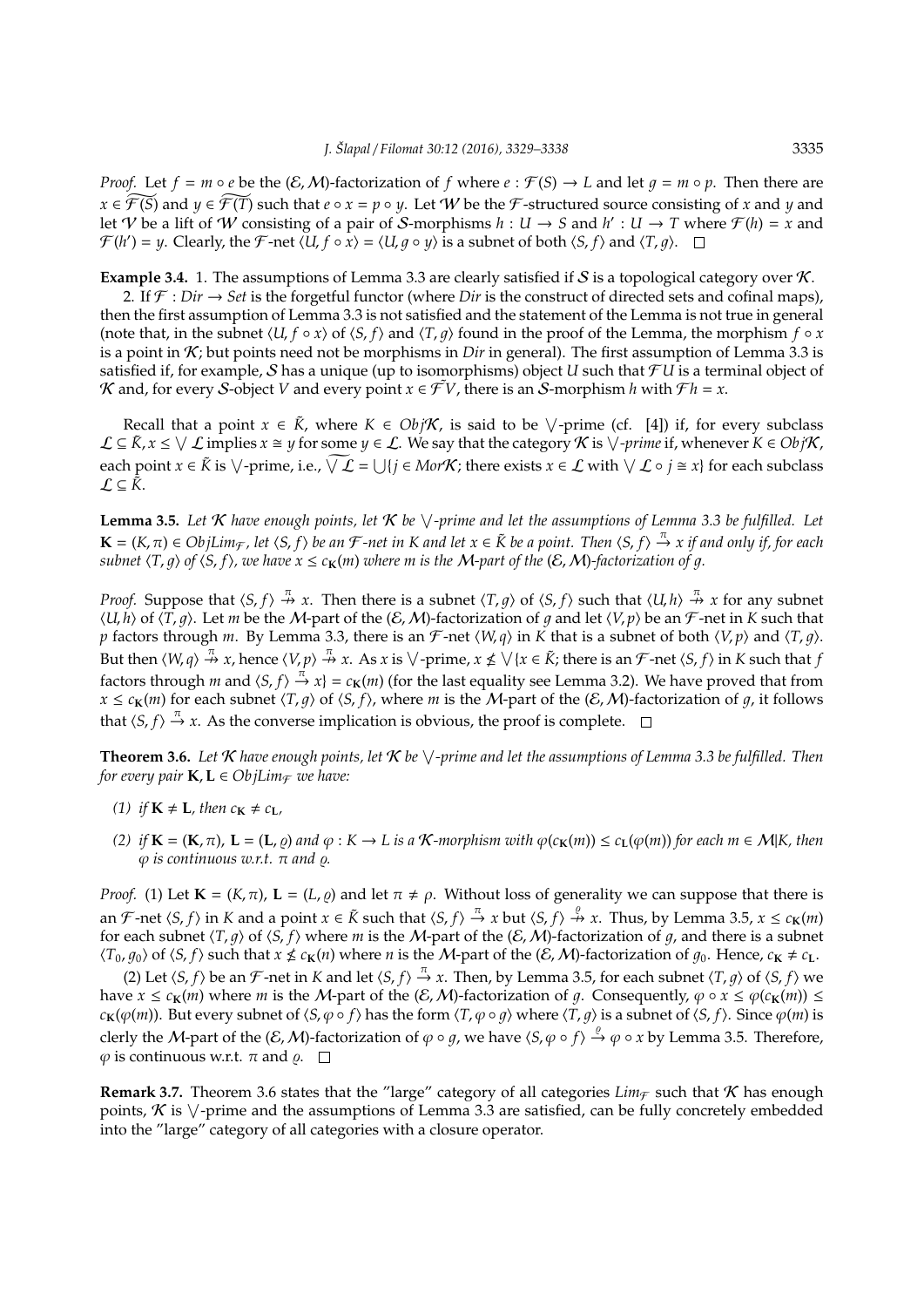**Remark 3.8.** Clearly, the M-natural closure operator on  $[S, \mathcal{F}, \mathcal{K}]$  is grounded if and only if, for each **K** = (*K*, π) ∈ *Obj*[*S*,  $\mathcal{F}$ ,  $\mathcal{K}$ ] and each  $x \in \tilde{K}$ ,  $x \cong o_K$  whenever there is an  $\tilde{\mathcal{F}}$ -net  $\langle S, f \rangle$  in K such that *f* factors through  $o_K$  and  $\langle S, f \rangle \stackrel{\pi}{\rightarrow} x$ .

**Example 3.9.** Let S be a construct with the forgetful functor  $\mathcal{F}: S \to Set$  and let M be the class of inclusion maps. If  $\mathcal{F}(X) \neq \emptyset$  for each  $X \in Obj\mathcal{S}$ , then the *M*-natural closure operator on  $[\mathcal{S}, \mathcal{F}, \mathcal{S}et]$  is grounded.

We will give sufficient conditions for the M-natural closure operator on  $[S, \mathcal{F}, \mathcal{K}]$  to be additive and idempotent, respectively.

**Definition 3.10.** The category S is said to be *join-hereditary* with respect to  $\mathcal F$  and M if, for any K-object K, any pair *m*, *n* of *M*-subobjects of *K* and any  $\mathcal{F}$ -net  $\langle S, f \rangle$  in *K* such that *f* factors through *m*  $\vee$  *n*, there are an S-object *T*, an S-morphism  $h: T \to S$  and a K-morphism g such that  $\dot{f} \circ \mathcal{F}(h) = m \circ \dot{g}$  or  $f \circ \mathcal{F}(h) = n \circ g$ .

**Theorem 3.11.** *The M-natural closure operator on Conv* $\tau$  *is additive if* S *is join-hereditary with respect to*  $\mathcal F$  *and* M*.*

*Proof.* Let S be join-hereditary with respect to F and M. Let  $\mathbf{K} = (K, \pi) \in ObjConv_{\mathcal{F}}$  and  $m, n \in M|K$ . Let  $\langle S, f \rangle$  be an F-net in K which factors through  $m \vee n$  and let  $\langle S, f \rangle \stackrel{\pi}{\to} x$ . Then there is a subnet  $\langle T, m \circ g \rangle$ or  $\langle T, n \circ q \rangle$  of  $\langle S, f \rangle$  which converges to *x* w.r.t.  $\pi$  (as  $(K, \pi)$  is an F-convergence space). Thus, we have  $c_{\mathbf{K}}(m \vee n) = m \vee n \vee \vee \{x \in \tilde{K};$  there is an  $\mathcal{F}$ -net  $\langle S, f \rangle$  in  $K$  such that  $f$  factors through  $m \vee n$  and  $\langle S, f \rangle \stackrel{\pi}{\to} x\} \le$  $(m \vee \vee \{x \in \tilde{K}; \text{there is an }\mathcal{F}\text{-net } \langle T, p \rangle \text{ in } K \text{ such that } p \text{ factors through } m \text{ and } \langle T, p \rangle \stackrel{\pi}{\to} x\}) \vee (n \vee \vee \{x \in \tilde{K}; \text{there is an }\mathcal{F}\text{-net } \langle T, p \rangle \text{ in } K \text{ such that } p \text{ factors through } m \text{ and } \langle T, p \rangle \stackrel{\pi}{\to} x\})$ there is an  $\mathcal{F}$ -net  $\langle T, p \rangle$  in  $K$  such that  $p$  factors through  $n$  and  $\langle T, p \rangle \stackrel{\bar{\pi}}{\rightarrow} x$ }) =  $c_K(m) \vee c_K(n)$ .

**Proposition 3.12.** Let S be a construct,  $\mathcal{F}: S \to Set$  the forgetful functor and M the class of inclusion maps. *Suppose that for any S-object S and any pair U, V of sets with*  $\mathcal{F}(S) = U \cup V$ , there exists an initial subobject T of S *with respect to an M*-morphism such that  $\mathcal{F}(T) = U$  or  $\mathcal{F}(T) = V$ . Then *S* is join-hereditary with respect to  $\mathcal F$  and M*.*

*Proof.* Let the assumptions of the statement be fulfilled. For any set *K*, any pair of subsets *M*, *N* ⊆ *K* and any  $\mathcal{F}$ -net  $\langle S, f \rangle$  in  $K$  such that  $f(\mathcal{F}S) \subseteq M \cup N$ , put  $U = f^{-1}(M)$  and  $V = f^{-1}(N)$ . Then  $\mathcal{F}S = U \cup V$  and thus there is an initial subobject *T* of *S* with respect to an *M*-morphism such that  $\mathcal{F}(T) = U$  or  $\mathcal{F}(T) = V$ . Let *h* : *T* → *S* be an embedding and put  $g = f|U$  if  $\mathcal{F}(T) = U$  or  $g = f|V$  if  $\mathcal{F}(T) = V$ . Then clearly  $f ∘ h = g$  and *f*(*h*(*t*)) ∈ *M* for each *t* ∈  $\mathcal{F}(T)$  or  $f(h(t)) \in N$  for each  $t \in \mathcal{F}(T)$ . Therefore, S is join-hereditary with respect to  $\mathcal{F}$  and M.  $\Box$ 

**Example 3.13.** Let  $\alpha \geq \omega$  be an initial ordinal and let  $[\alpha]$  be the construct of well-ordered sets isomorphic to  $\alpha$  with isotone injections as morphisms. If  $S = [\alpha]$  or  $S = Dir$  (the construct of directed sets and cofinal maps), then S satisfies the assumptions of Proposition 3.12 and, therefore, S is join-hereditary with respect to the forgetful functor  $\mathcal{F}: \mathcal{S} \to \mathcal{S}et$  and the class M of inclusions in *Set*.

**Definition 3.14.** We say that an object  $\mathbf{K} = (\mathbf{K}, \pi) \in [S, \mathcal{F}, \mathcal{K}]$  fulfils the *weak condition of iterated limits* if the following condition is satisfied:

If  $\langle S, f \rangle \stackrel{\pi}{\to} x$ ,  $\widetilde{\mathcal{FS}} \neq \emptyset$  and  $\langle T_s, g_s \rangle \stackrel{\pi}{\to} f \circ s$  for each  $s \in \widetilde{\mathcal{FS}}$ , then there is an  $\mathcal{F}$ -net  $\langle U, h \rangle$  in *K* such that  $\langle U, h \rangle \stackrel{\pi}{\to} x$  and the M-part *n* of the  $(\mathcal{E}, \mathcal{M})$ -factorization of *h* fulfils  $n \leq \sqrt{m_s}$ ;  $s \in \widetilde{\mathcal{FS}}$  where  $m_s$  denotes the *M*-part of the  $(E, M)$ -factorization of  $q_s$  for each  $s \in \widetilde{\mathcal{FS}}$ .

**Theorem 3.15.** Let  $K$  have enough points and be  $\vee$ -prime and let  $\widehat{FS} \neq \emptyset$  for each  $S \in ObjS$ . If each object of Net<sub>f</sub> *fulfils the weak condition of iterated limits, then the M-natural closure operator on Net* $\overline{F}$  *is idempotent.* 

*Proof.* Let  $\mathbf{K} = (K, \pi) \in ObjNet_{\mathcal{F}}$  and  $m \in M|\mathbf{K}$ . By Lemma 3.2,  $c_{\mathbf{K}}c_{\mathbf{K}}(m) = \sqrt{\{x \in \tilde{K}\}}$ ; there is an  $\mathcal{F}$ -net  $\langle S, f \rangle$ in K such that f factors through  $c_K(m)$  and  $\langle S, f \rangle \stackrel{\pi}{\to} x$ }. If f factors through  $c_K(m)$ , then  $f \circ s \leq c_K(m)$  for each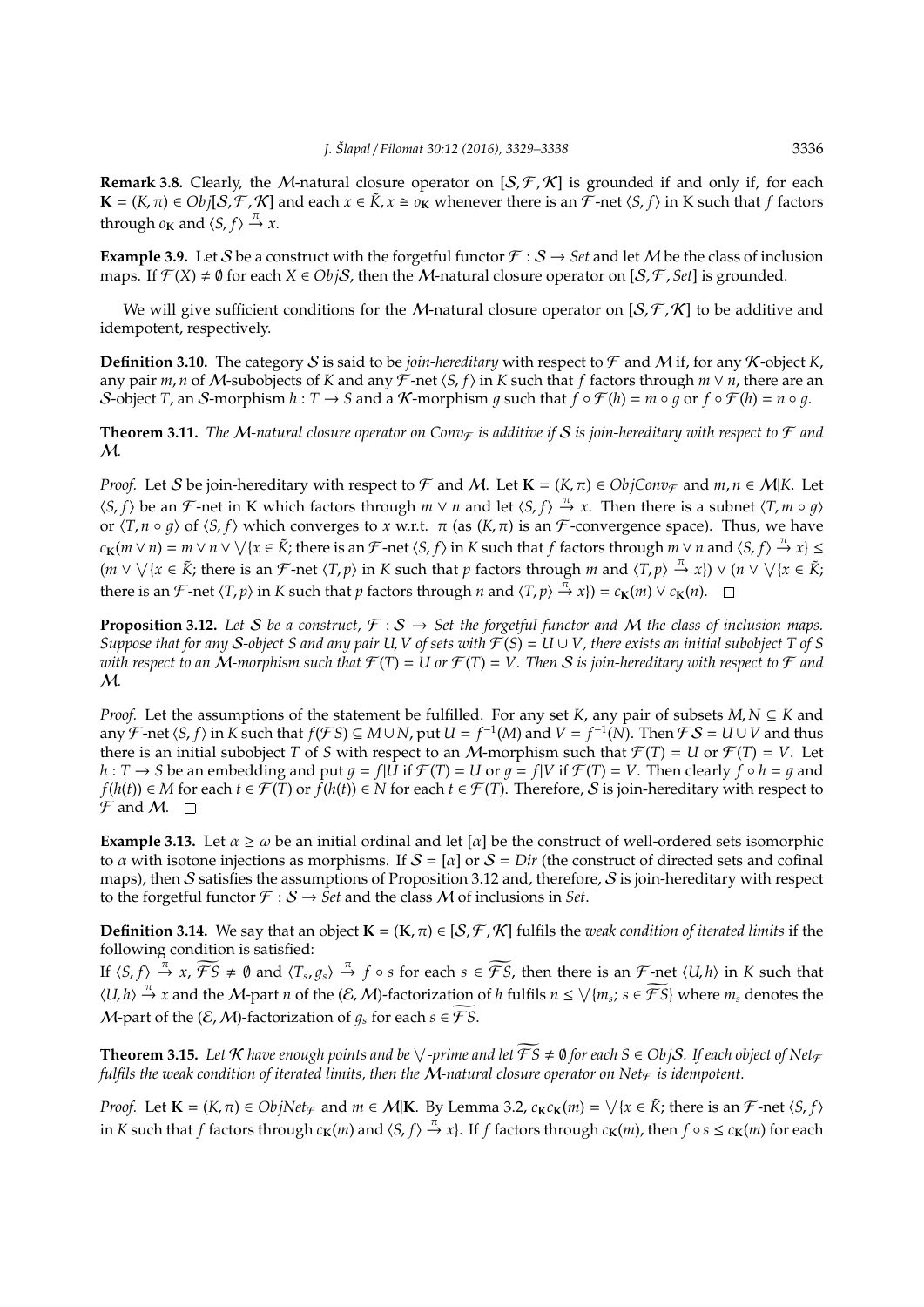$s \in \mathcal{FS}$  and, by Lemma 3.2,  $c_K(m) = \sqrt{x \in \tilde{K}}$ ; there is an  $\mathcal{F}$ -net  $\langle T, g \rangle$  in  $K$  such that  $f$  factors through  $m$  and  $\langle T, g \rangle \stackrel{\pi}{\to} x$ . As  $\mathcal K$  is  $\vee$ -prime, for each  $s \in \widetilde{\mathcal FS}$  there is an  $\mathcal F$ -net  $\langle T_s, g_s \rangle$  in  $K$  such that  $g_s$  factors through  $m$ and  $\langle T_s, g_s \rangle \stackrel{\pi}{\to} f \circ s$ . As **K** fulfills the weak condition of iterated limits, there is an  $\mathcal{F}$ -net  $\langle U, h \rangle$  in *K* such that  $\langle U, h \rangle \stackrel{\pi}{\to} x$  and the M-part *n* of the  $(\mathcal{E}, \mathcal{M})$ -factorization of *h* fulfills  $n \leq \sqrt{m_s}$ ;  $s \in \widetilde{\mathcal{FS}}$  where  $m_s$  denotes the M part of the  $(\mathcal{E},\mathcal{M})$ -factorization of  $q_s$  for each  $s \in \widetilde{\mathcal{FS}}$ . But the  $(\mathcal{E},\mathcal{M})$ -diagonalization property implies that  $m_s \le m$  for each  $\widetilde{\mathcal{FS}}$ , hence  $n \le m$ . Thus, *h* factors through  $m$ . Consequently,  $c_K c_K(m) \le \sqrt{x \in \widetilde{K}}$ ; there is an  $\mathcal{F}$ -net  $\langle U, h \rangle$  in  $K$  such that *h* factors through  $m$  and  $\langle U, h \rangle \stackrel{\pi}{\to} x$ }  $\cong c_{\mathbf{K}}(m)$ .

**Definition 3.16.** Let S be a construct with concrete products, let  $\mathcal{F}: \mathcal{S} \to \mathcal{S}et$  be the forgetful functor, and let  $FS \neq \emptyset$  for each  $S \in ObjS$ . An object  $(K, \pi) \in Lim_{\mathcal{F}}$  is said to fulfil the *condition of iterated limits* if the following is valid: Let  $S \in Ob_jS$  and let  $\langle T_s, g_s \rangle$  be an  $\mathcal{F}$ -net in  $K$  for each  $s \in \mathcal{F}S$ . Put  $U = S \times \prod_{s \in S} T_s$  and let  $h: \mathcal{F}U \to K$  be the map given by  $h(s, t) = g_s(t(s))$ . If  $\langle T_s, g_s \rangle \stackrel{\pi}{\to} x_s$  for each  $s \in \mathcal{F}S$  and  $\langle S, f \rangle \stackrel{\pi}{\to} x$ , where *f* :  $\mathcal{F}S \to K$  is the map given by  $f(s) = x_s$ , then  $\langle U, h \rangle \stackrel{\pi}{\to} x$ .

**Example 3.17.** If  $S = Dir$  (see Example 2.2(2)) and  $\mathcal{F}: S \to Set$  is the forgetful functor, then the condition of iterated limits from Definition 3.16 coincides with the condition of iterated limits introduced by J.L. Kelley in [9].

As the condition of iterated limits (for constructs) clearly implies the weak condition of iterated limits, we have

**Corollary 3.18.** Let S be a construct with concrete products, let  $\mathcal{F}: S \to \mathcal{S}$  be the forgetful functor, and let  $\mathcal{F}S \neq \emptyset$ *for each*  $S \in ObjS$ . Let M be the class of all injective maps in Set. If each object of Lim<sub>F</sub> fulfils the condition of *iterated limits, then the M-natural closure operator on Lim* $\epsilon$  *is idempotent.* 

**Definition 3.19.** Let S be a construct, let  $\mathcal{F}: S \to Set$  be the forgetful functor, and let  $\mathcal{F}S \neq \emptyset$  for each *S* ∈ *ObjS*. Then *S* is called *fine* if for each *S*-object *S* there is a map  $i \mapsto S^{(i)}$  of *FS* into the class of all subobjects of *S* such that

- (1)  $j \in \mathcal{F}S^{(i)} \Rightarrow \mathcal{F}S^{(j)} \subseteq \mathcal{F}S^{(i)}$ ,
- (2)  $\mathcal{F}(\prod$ *k*∈*K*  $(S_k)^{(v)} \subseteq \mathcal{F}$   $\prod$ *k*∈*K*  $S_k^{(v(k))}$  whenever  $S_k \in Obj\mathcal{S}$  for each  $k \in K$ ,
- (3) given *S*, *T* ∈ *ObjS*, a map *h* : *S* → *T* is an *S*-morphism if for any  $j \in \mathcal{F}$ T there exists  $i \in \mathcal{F}$ S such that  $\widetilde{h}(\mathcal{F}S^{(i)}) \subseteq \mathcal{F}T^{(j)}.$

**Example 3.20.** (1) The category *Dir* of directed sets and cofinal maps is fine: For any directed set  $S = (\mathcal{F}S, \leq)$ and any  $i \in \mathcal{FS}$ , the directed subset  $S^{(i)}$  of *S* is given by  $S^{(i)} = (\lbrack i \rbrack, \leq)$  (where  $\lbrack i \rbrack = \{s \in S; s \geq i\}$ ).

(2) The category  $Set^+$  of non-empty sets is fine: For any non-empty set *S* and any  $i \in S$  the subset  $S^{(i)}$  is given by  $S^{(i)} = S$ .

**Theorem 3.21.** Let S be a construct with concrete products, let  $\mathcal{F}: S \to \mathcal{S}$ et be the forgetful functor, and let  $\mathcal{F}S \neq \emptyset$ *for each*  $S \in Ob$ *jS* and let S be fine. If every object of Lim<sub>F</sub> fulfils the condition of iterated limits, then for every pair  $\mathbf{K}, \mathbf{L} \in \text{ObjLim}_{\mathcal{F}}$  *we have:* 

- *(1) if*  $K \neq L$ *, then*  $c_K \neq c_L$ *,*
- *(2)* if  $\mathbf{K} = (K, \pi)$ ,  $\mathbf{L} = (L, \rho)$  and  $\varphi : K \to L$  is a map with  $\varphi(c_{\mathbf{K}}(m)) \subseteq c_{\mathbf{L}}(\varphi(m))$  for each  $m \subseteq K$ , then  $\varphi$  is *continuous w.r.t.* π *and*  $ρ$ .

*Proof.* The proof is analogous to that of Theorem 5.5 in [11].  $\Box$ 

**Remark 3.22.** Let S be a construct with concrete products, let  $\mathcal{F}: S \to Set$  be the forgetful functor and let  $FS \neq \emptyset$  for each  $S \in ObjS$ . Let  $Lim_{\mathcal{F}}$  denote the full subcategory of  $Lim_{\mathcal{F}}$  whose objects are precisely the  $\mathcal F$ -limit spaces fulfilling the condition of iterated limits. Theorem 3.21 states that the "large" category of all categories  $\overline{\lim_{\mathcal{F}}}$  can be fully concretely embedded into the "large" category of all categories with an idempotent closure operator. Note that, in difference to Theorem 3.6, the assumptions of Theorem 3.21 are satisfied in the case when  $S$  is the construct *Dir* of directed sets and cofinal maps.